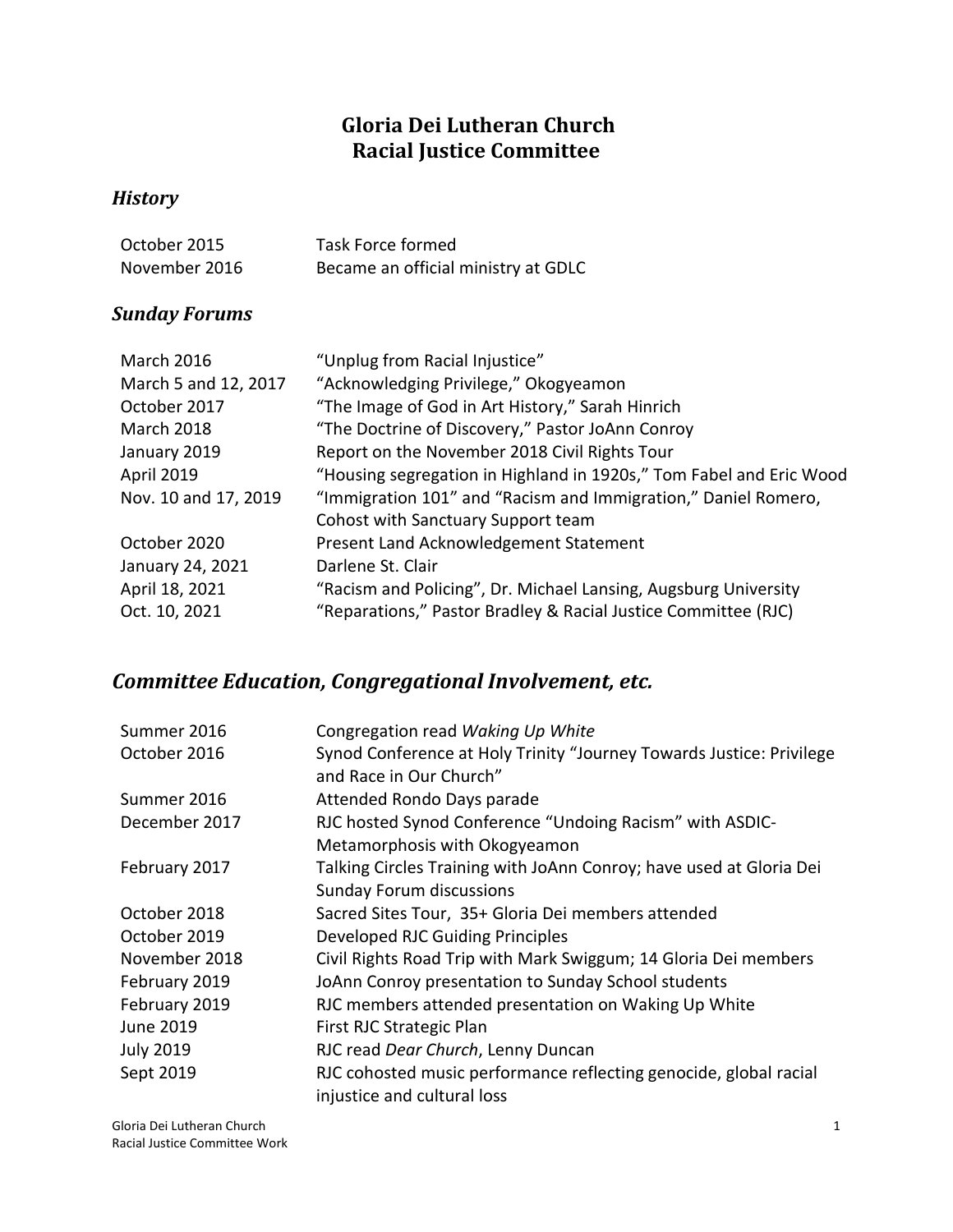| <b>Fall 2019</b>   | Attended Lenny Duncan reading at Saint Paul Seminary                                      |
|--------------------|-------------------------------------------------------------------------------------------|
| October 2019       | Discussed book Dear Church by Lenny Duncan                                                |
| November 2019      | Attended Holy Trinity Church conference "The Spiritual Price of the                       |
|                    | Doctrine of Discovery," Mark Charles, Jim Bear Jacobs and Peggy                           |
| January 2020       | Flanagan<br>Started research and writing Land Acknowledgement Statement                   |
| May 2020           | RJC read Dialogues on Race and White Fragility                                            |
| Summer 2020        | Gloria Dei small groups discussed Dialogues on Race                                       |
| October 2020       | Soul Food Book Group read How to be an Anti-Racist                                        |
| <b>Fall 2020</b>   |                                                                                           |
|                    | Joined community group on Saturday mornings to voice support of<br>racial justice         |
| November 2020      | Church council approved the Land Acknowledgement Statement                                |
| January 2021       | Second Strategic Plan                                                                     |
| February 2021      | Gloria Dei congregation approved the Land Acknowledge Statement                           |
| April and May2021  | Vigils at Gloria Dei during Chauvin trial joined by other church and<br>community members |
|                    | RJC representatives met with Teresa Sterns, Pastor Bradley and Langer                     |
|                    | Construction representative to discuss BIPOC hiring and a possible                        |
|                    | mentorship program with Saint Paul Public Schools                                         |
|                    | RJC sponsored a Sunday Forum with Dr. Michael Lansing                                     |
| June 28, 2021      | RJC representative met with Pastor Javen and others to discuss social                     |
|                    | and racial justice issues                                                                 |
| Spring/Summer 2021 | Discussed renaming of Colonial and American (Youth) Rooms in Gloria                       |
|                    | Dei; presentations made to Council                                                        |
| August 2021        | Racial Justice Committee proposed that the name of the Colonial                           |
|                    | Room is changed to the Mississippi Room, and the American Room,                           |
|                    | known as the Youth Room, be changed to the Minnesota Room. Gloria                         |
|                    | Dei Church Council passed the resolution.                                                 |
| Sept. 10-12, 2021  | Pow Wow with Mendota Mdewakanton and Cherokee Park United                                 |
|                    | Church; RJC donated funds and Gloria Dei members attended and/or                          |
|                    | volunteered to prepare final Pow Wow feast                                                |
| October 2021       | Announced room name changes at Oct. 10 Sunday Forum: Colonial                             |
|                    | Room to Mississippi Room and American/Youth Room to Minnesota                             |
|                    | Room                                                                                      |
| Nov. 3, 2021       | Met with Pr. Javen and others to discuss social and racial justice                        |
|                    | issues; will meet on a regular basis                                                      |
| Nov. 16,2021       | RJC made informal presentation to Council about Reparations Budget                        |
|                    | Proposal                                                                                  |